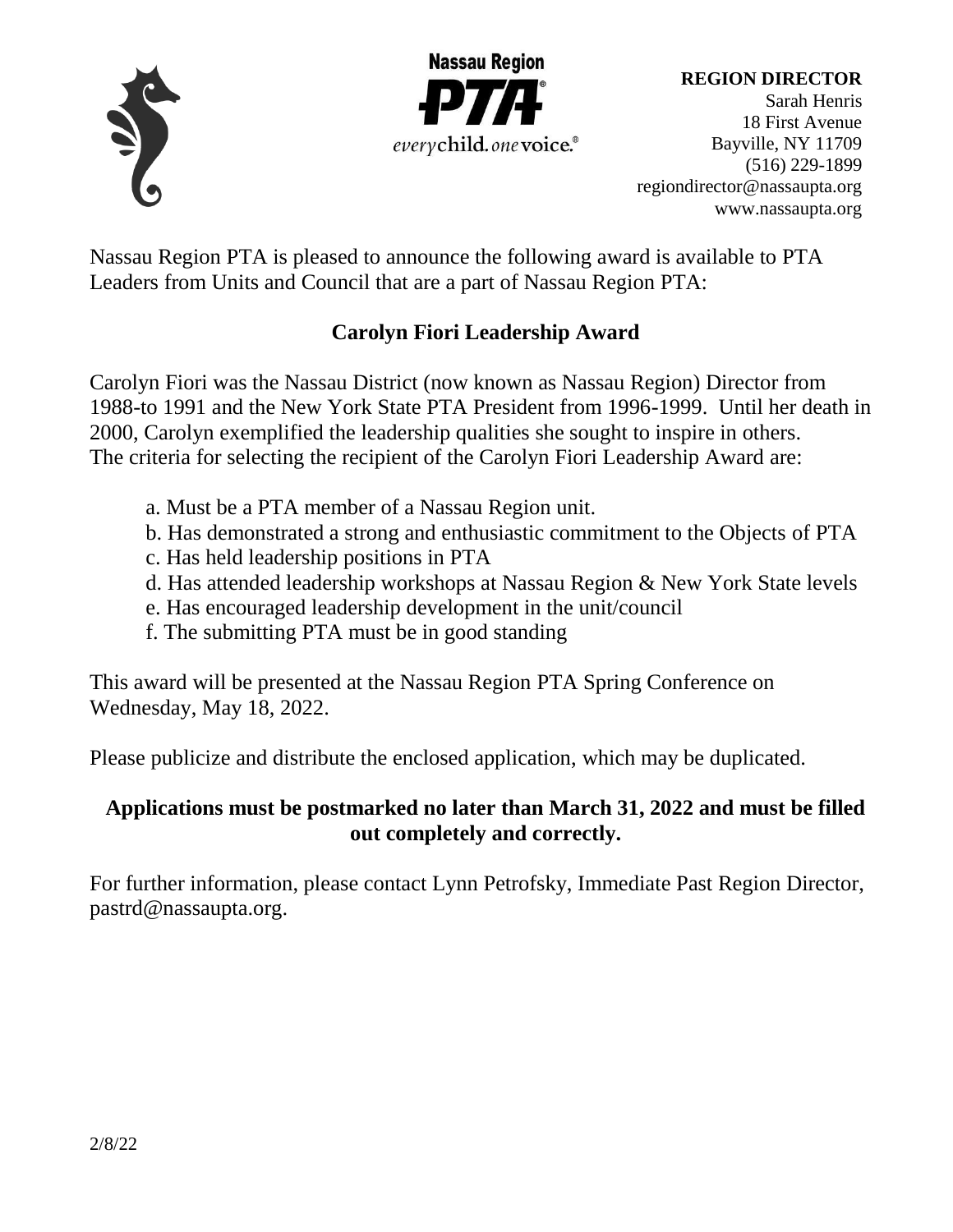

OFFICE USE ONLY

Date received

Check #\_\_\_\_\_\_\_\_\_\_\_\_\_\_\_\_\_\_

Date Pin Sent

# **CAROLYN FIORI LEADERSHIP AWARD APPLICATION**

*(This application must be filled out completely and correctly to be considered for this award)*

| Number of Years in PTA: _____                                                                                                                                                                                                     |                                                                                                                                                                                                                                      |
|-----------------------------------------------------------------------------------------------------------------------------------------------------------------------------------------------------------------------------------|--------------------------------------------------------------------------------------------------------------------------------------------------------------------------------------------------------------------------------------|
|                                                                                                                                                                                                                                   |                                                                                                                                                                                                                                      |
| Unit Code: ______________                                                                                                                                                                                                         |                                                                                                                                                                                                                                      |
|                                                                                                                                                                                                                                   | Positions held: (List most recent first in space below - no attachments will be accepted)                                                                                                                                            |
|                                                                                                                                                                                                                                   |                                                                                                                                                                                                                                      |
|                                                                                                                                                                                                                                   |                                                                                                                                                                                                                                      |
|                                                                                                                                                                                                                                   | ,我们也不能在这里的时候,我们也不能在这里的时候,我们也不能不能不能不能不能不能不能不能不能不能不能不能不能不能不能。""我们不能不能不能不能不能不能不能不能不能                                                                                                                                                    |
|                                                                                                                                                                                                                                   |                                                                                                                                                                                                                                      |
|                                                                                                                                                                                                                                   |                                                                                                                                                                                                                                      |
|                                                                                                                                                                                                                                   | Address: <u>Quarterial and the contract of the contract of the contract of the contract of the contract of the contract of the contract of the contract of the contract of the contract of the contract of the contract of the c</u> |
|                                                                                                                                                                                                                                   |                                                                                                                                                                                                                                      |
| $\mathbf{r}$ , and the contract of the contract of the contract of the contract of the contract of the contract of the contract of the contract of the contract of the contract of the contract of the contract of the contract o | All applications and \$10.00 application fee must be postmarked by MARCH 31, to be                                                                                                                                                   |

eligible for the Nassau Region PTA Award. Use one form per applicant. Applications may be duplicated.

Send completed applications and *\$10.00 check payable to Nassau Region PTA* to: Attn: Carolyn Fiori Award Chair Lynn Petrofsky, Immediate Past Region Director 37 Chickadee Lane Levittown, NY 11756

Any person receiving this award will be automatically nominated for the Nassau Region PTA Award (if postmarked by March 31).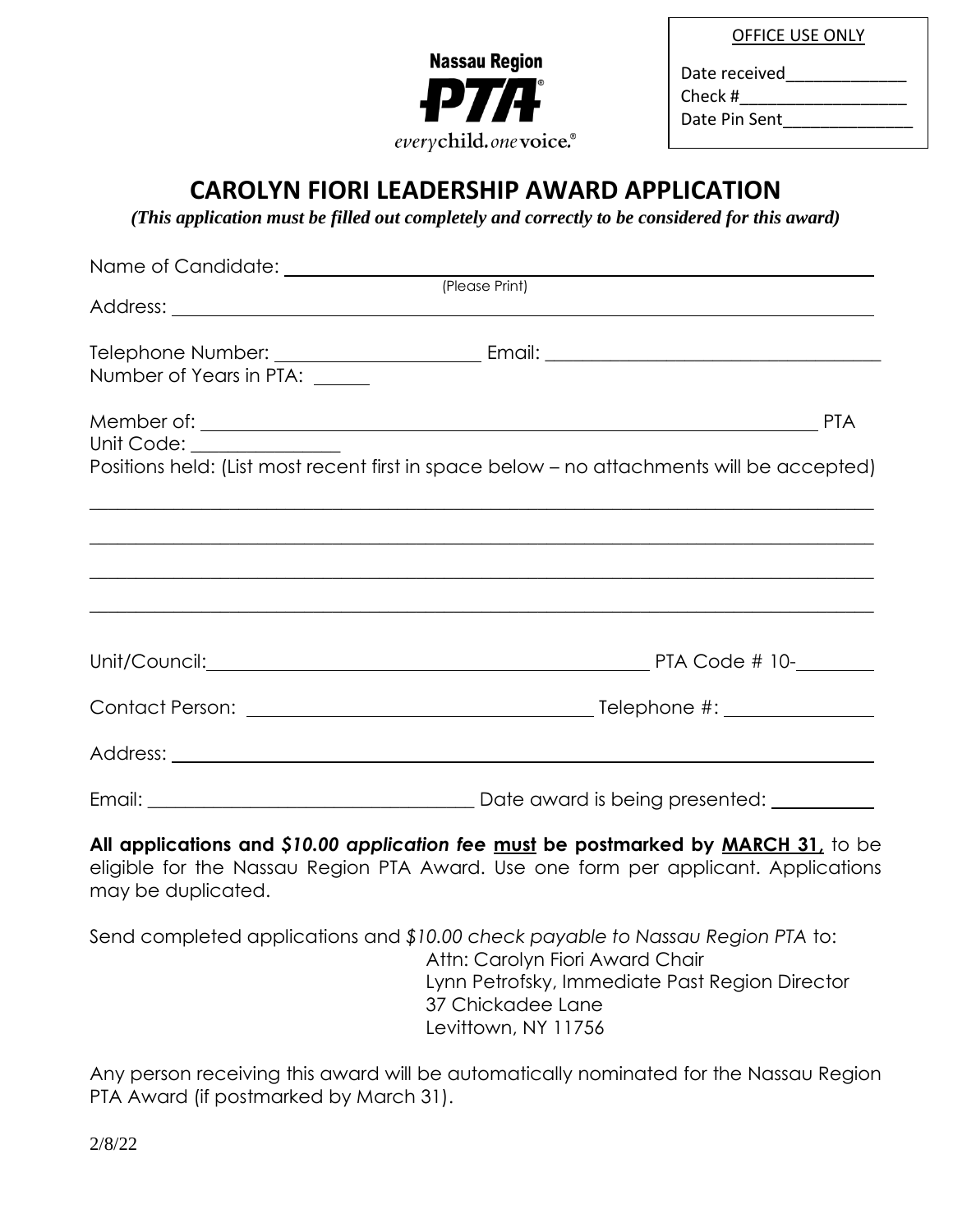### **CAROLYN FIORI LEADERSHIP AWARD – PART II**

### **Candidate attends:**

| <b>EVENT</b>                     | <b>REGULARLY   SOMETIMES  </b> | <b>NEVER</b> |
|----------------------------------|--------------------------------|--------------|
| <b>Region Workshops</b>          |                                |              |
| <b>Fall Conference</b>           |                                |              |
| Nassau Region Leg Conference     |                                |              |
| <b>Spring Conference</b>         |                                |              |
| <b>NY State Convention</b>       |                                |              |
| NYS Summer Leadership Conference |                                |              |
| NYS Legislative Summit           |                                |              |

#### **CRITERIA:**

- a. Must be a PTA member of a Nassau Region unit.
- b. Has demonstrated a strong and enthusiastic commitment to the Objects of PTA
- c. Has held leadership positions in PTA
- d. Has attended leadership workshops at Nassau Region & New York State levels
- e. Has encouraged leadership development in the unit/council
- f. The submitting PTA must be in good standing

Based on the criteria, state why this candidate deserves to win the *CAROLYN FIORI* **LEADERSHIP AWARD.** Please include those characteristics from the list below which pertain to the candidate. Give specific examples.

- a. Has a sense of responsibility toward the group
- b. Works well with others
- c. Accepts responsibility and follows through
- d. Has a positive outlook and approach
- e. Shows enthusiasm in his/her work
- f. Exhibits a real commitment to PTA
- g. Demonstrates good interpersonal relationships
- h. Demonstrates initiative

Use this space for your statement: (you may continue on the following page, attachments will not be accepted)

 $\_$  , and the set of the set of the set of the set of the set of the set of the set of the set of the set of the set of the set of the set of the set of the set of the set of the set of the set of the set of the set of th

 $\_$  , and the set of the set of the set of the set of the set of the set of the set of the set of the set of the set of the set of the set of the set of the set of the set of the set of the set of the set of the set of th

 $\_$  , and the set of the set of the set of the set of the set of the set of the set of the set of the set of the set of the set of the set of the set of the set of the set of the set of the set of the set of the set of th